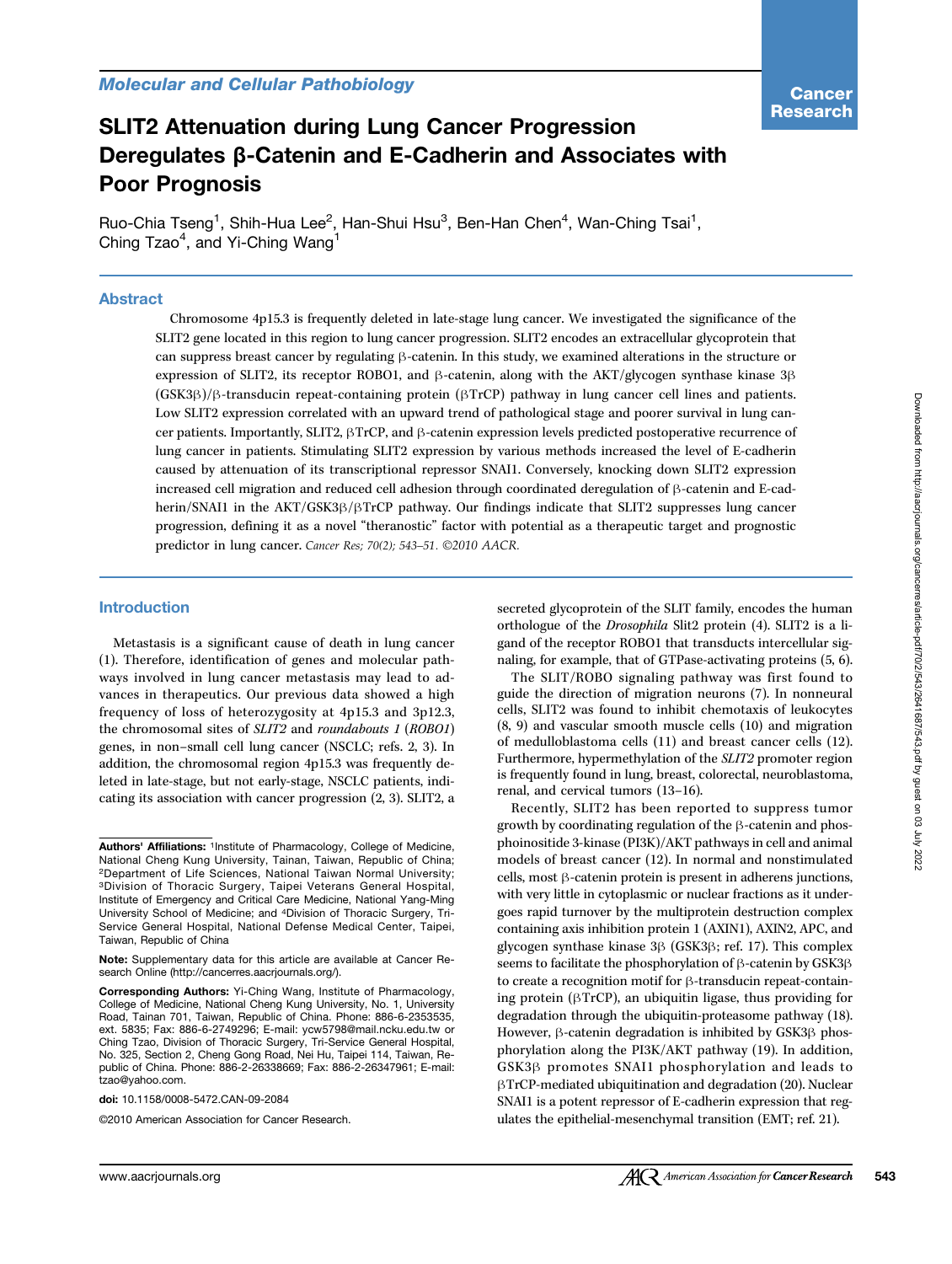To date, the clinical and biological significance of the SLIT2/ROBO1 signaling pathway has not been shown in human lung cancer patients. To investigate the mechanisms involved in SLIT2-mediated tumor progression, we performed a comprehensive molecular analysis of SLIT2/ROBO1, AKT/ GSK3β/βTrCP/β-catenin, and SNAI1/E-cadherin alterations in clinical and cellular models to explore the clinical link between these proteins and the mechanisms of SLIT2 antimigration in human NSCLC progression.

### Materials and Methods

Clinical characterization of patients. Paired tumor and normal lung tissues were obtained from 92 NSCLC patients recruited at the Taipei Veterans General Hospital between 2002 and 2005 after appropriate institutional review board permission and informed consent from patients were obtained.

Immunohistochemical analysis. Paraffin blocks of tumors were sectioned into 5-μm slices and processed using standard techniques. Antibodies used and their experimental conditions are provided in the Supplementary Data. Staining was scored 3, 2, 1, or 0 if >70%, 36% to 70%, 5% to 35%, or <5%, respectively, of tumor cell nuclei or cytoplasm stained positive for βTrCP. A score of 1 or 0 indicated the presence of little or no SLIT2, ROBO1, and βTrCP. Staining detected at >60% in cell nuclei and cytoplasm indicated β-catenin accumulation.

Immunoprecipitation assay. Catch and Release Reversible Immunoprecipitation System kit (Upstate Chemicon) was used for protein-protein interaction analysis. Detailed procedure for immunoprecipitation with anti–E-cadherin, anti–β-catenin, or normal mouse IgG was described in the Supplementary Data.

Western blot analysis. Cell lysates were collected and immunoblotting was performed for SLIT2, AKT, GSK3β, βTrCP, SNAI1, E-cadherin, and β-catenin under the conditions described in the Supplementary Data.

mRNA expression analysis. Primers for reverse transcription-PCR (RT-PCR) analysis are listed in Supplementary Table S1. Reactions were described in the Supplementary Data. Tumor cells expressing SLIT2 and ROBO1 mRNA were normalized with GAPDH as the internal control. Those expressing levels <50% that of normal cells were deemed to have an abnormal pattern.

Methylation-specific PCR assay. Primers for the methylation-specific PCR (MSP) assay are listed in Supplementary Table S1. Positive control samples with unmethylated DNA from IMR90 normal lung cell and SssI methyltransferasetreated methylated DNA were included in each PCR set. Hypermethylated genes were defined as those that produced amplified methylation products from the tumor samples.

5-Aza-2′-deoxycytidine treatment of lung cancer cells. CL1-5 human lung cancer cells (with high migration ability) were plated at  $10<sup>5</sup>$  per 100-mm culture dish on the day before treatment. The cells were treated three doubling times with 2 μmol/L 5-aza-2′-deoxycytidine (5-aza-dC) and then harvested for MSP, RT-PCR, Western blot, and migration assays.

Conditioned medium assay. Conditioned medium was collected from low-motility CL1-0 cells with SLIT2 expression. High-motility CL1-5 cells were incubated with a mixture of conditioned medium and fresh medium containing 30% serum, and relative migration ability of treated cells was measured after 48 h. The protein concentration of SLIT2 in condition medium was measured by human SLIT2 ELISA kit (Uscnlife Co.).

Knockdown or ectopically expressed or purified SLIT2 and knockdown AKT analysis. We used pGIPZ lentiviral vetor [empty vector without a short hairpin RNA (shRNA) insert]–mediated shRNA-SLIT2 (Open Biosystem) to generate knockdown clones for the SLIT2 gene. The small interfering RNA (siRNA)–AKT was obtained from Invitrogen Corp. Generation of the pcDNA-SLIT2 construct is described in the Supplementary Data. CL1-5 and CL1-0 cells  $(1 \times 10^5)$ were transfected with 5 μg of shRNA-SLIT2, siRNA-AKT, or pcDNA-SLIT2 using ExGen 500 transfection reagent (Fermentas) as recommended by the manufacturer. Human SLIT2 protein was purchased from Abcam Ltd. The cultures were treated with 5 ng/mL SLIT2 protein. After incubation, cells were confirmed by RT-PCR, Western blot, and migration assays.

Transwell migration assay. The Transwell migration assay was performed to determine the migratory ability of shRNA-SLIT2–transfected cells and tumor cells treated with 5-aza-dC, purified SLIT2, and ectopically expressed SLIT2. Cells attached to the reverse phase of the membrane were stained and counted under microscope in 10 randomly selected fields.

Wound-healing assay and cell-extracellular matrix adhesion assays. Wound-healing and cell-extracellular matrix adhesion assays were performed for cells treated with 5 aza-dC or ectopically expressed SLIT2 as described in the Supplementary Data.

**Statistical analysis.** Pearson's  $\chi^2$  test was used to compare frequency of protein alterations in NSCLC patients at different disease stages. Overall survival curves and diseasefree survival curves were calculated according to the Kaplan-Meier method, and comparison was performed using the log-rank test.  $P \le 0.05$  was considered statistically significant. Statistical Package for the Social Sciences version 13.0 (SPSS, Inc.) was used for all statistical analyses.

#### **Results**

Correlation of altered SLIT2/ROBO1 and βTrCP/β-catenin pathways with cancer progression and poor prognosis in NSCLC patients. To examine the role of the SLIT2/ROBO1 and βTrCP/β-catenin pathways in cancer progression of NSCLC, immunohistochemical analysis of SLIT2 and ROBO1 was performed on samples from 92 NSCLC patients. Due to sample availability, βTrCP and β-catenin analysis was performed on samples from 74 patients (Fig. 1A). Immunohistochemical data indicated that 41%, 21%, and 19% of tumors showed an absence or low expression of SLIT2, ROBO1,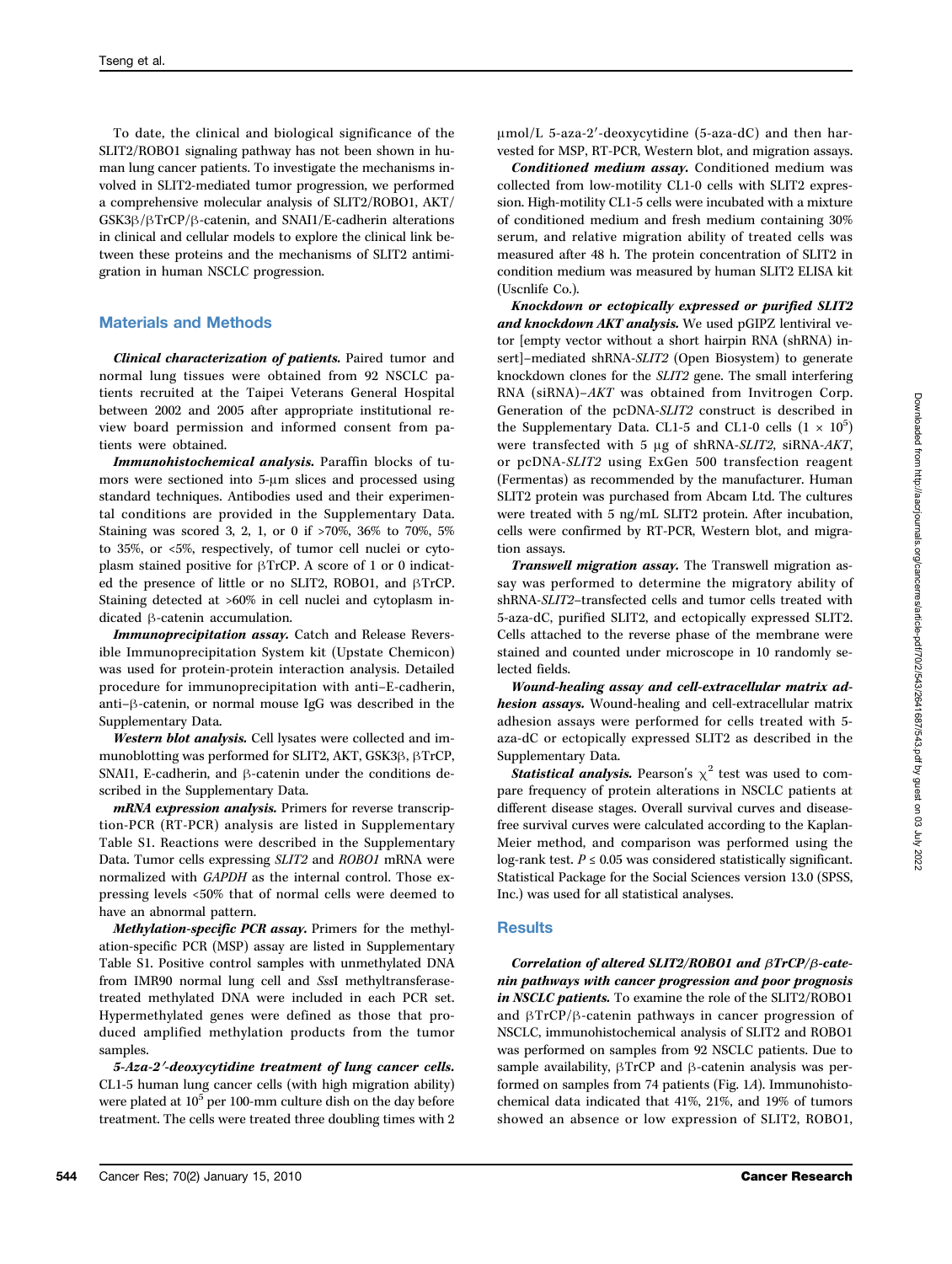and βTrCP protein, respectively, whereas 60% of tumors showed β-catenin accumulation. Low expression of SLIT2 and βTrCP was associated with an upward trend of pathologic stage in lung cancer samples  $(P = 0.003 - 0.017$ ; Fig. 1B). In stratification analyses, low expression of SLIT2 and βTrCP, singly or together, was correlated in late-stage patients with β-catenin accumulation ( $P = 0.002 - 0.014$ ; Supplementary Fig. S1). In addition, low expression of SLIT2 or ROBO1 was found in late-stage patients with β-catenin accumulation ( $P = 0.025$ ; Supplementary Fig. S1).

To define the prognostic effects of altered SLIT2, βTrCP, and β-catenin expression in lung cancer patients, survival curves were estimated using the Kaplan-Meier method. Lower levels of SLIT2 expression were associated with overall



Figure 1. Protein expression and survival analyses of SLIT2, ROBO1, βTrCP, and β-catenin in NSCLC patients. A, representative immunohistochemical analysis of SLIT2, ROBO1, βTrCP, and β-catenin proteins in formalin-fixed, paraffin-embedded tissues. Top, normal expression pattern of SLIT2, ROBO1, βTrCP, and β-catenin proteins; bottom, cells from patients with altered expression of these proteins. Evaluation criteria are described in Materials and Methods. Original magnification, ×200. B, correlation of altered SLIT2 and βTrCP expression with stage progression. P values for each comparison are given above the bars. C, Kaplan-Meier survival curves with respect to low protein expression of SLIT2 and/or βTrCP and β-catenin accumulation. Expression, expression of SLIT2 in mRNA or protein; Loss, loss of expression of SLIT2 in mRNA and protein. The graphs show the overall survival and disease-free survival of patients by SLIT2 expression (left), of patients with alteration of either SLIT2 or βTrCP expression (middle), and of patients with β-catenin accumulation with alteration of either SLIT2 or βTrCP expression (right). P value for each analysis is as indicated. D, in those having tumor with metachronous metastasis, disease-free survival is shown for patients with SLIT2 expression, adjusted for β-catenin accumulation and being at tumor stage III. P value for each analysis is as indicated.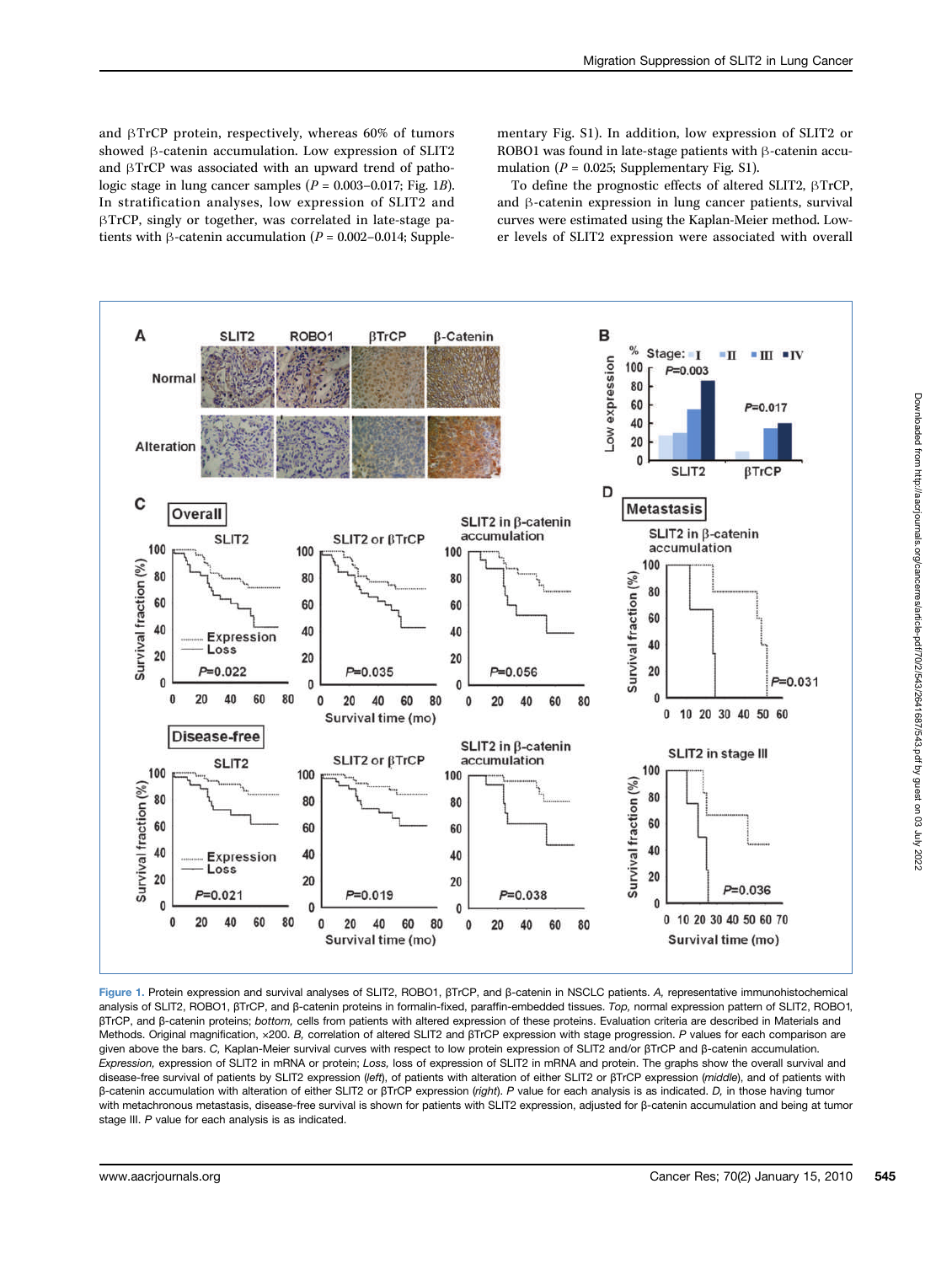poor prognosis and disease-free survival of NSCLC patients  $(P = 0.022$  and  $P = 0.021$ , respectively; Fig. 1C). In addition, less SLIT2 or βTrCP expression correlated with worse prognosis in overall and disease-free survival ( $P = 0.035$  and  $P =$ 0.019, respectively; Fig. 1C). In NSCLC patients with β-catenin accumulation, lower SLIT2 expression was associated with poorer prognosis of disease-free survival ( $P = 0.038$ ; Fig. 1C). Importantly, patients with metachronous metastasis and lower expression of SLIT2 had significantly shorter survival times with β-catenin accumulation ( $P = 0.031$ ) and at tumor stage III ( $P = 0.036$ ; Fig. 1D).

mRNA expression and promoter hypermethylation of the SLIT2 and ROBO1 genes in NSCLC patients. To verify whether epigenetic alterations are involved in low SLIT2 and ROBO1 protein expression, we carried out mRNA expression and DNA methylation assays of SLIT2 and ROBO1 genes

in this cohort of 92 NSCLC patients (Fig. 2A; Supplementary Fig. S2A). Semiquantitative RT-PCR analysis showed that decreased or absent SLIT2 and ROBO1 transcripts were found in 45% and 11%, respectively, of tumor tissues compared with normal tissues. MSP assay of tumor cells from 92 patients showed that 52% and 31% of tumors exhibited promoter hypermethylation of SLIT2 and ROBO1 genes, respectively. We subsequently sought to correlate mRNA expression and promoter methylation status (Fig. 2B; Supplementary Fig. S2B). Low mRNA expression was significantly associated with promoter hypermethylation (SLIT2,  $P = 0.008$ ; ROBO1,  $P =$ 0.022). Aberrant protein expression was significantly associated with low mRNA expression (SLIT2,  $P < 0.001$ ; ROBO1,  $P < 0.001$ ).

mRNA and protein of SLIT2 are reactivated by 5-aza-dC treatment. A lung metastasis cell model, which included a



Figure 2. Epigenetic analyses of SLIT2 in NSCLC patients and cell lines. A, mRNA (by RT-PCR; top) and promoter methylation (by MSP; bottom) analyses of SLIT2 in representative NSCLC patients with (+) and without (−) methylation expression. N, normal lung tissue; T, tumor lung tissue. The primer sets used for amplification. M, methylated genes. IMR90 is a normal lung cell line used as an unmethylated control and SssI-treated IMR90 as a methylated control. B, concordance analysis between protein, mRNA, and promoter methylation for the SLIT2 gene. Y axis, percent of cases; X axis, type of comparison. Positive (+) and negative (−) expression status and methylated (+) and unmethylated (−) promoter status are noted. The percentage in the concordant group (gray columns) and nonconcordant group (white columns) is indicated above. P values are shown at the bottom. C, two lung cancer cell lines, CL1-5 and CL1-0, were selected as our model cells. The highly metastatic CL1-5 was methylated at the promoter region of the SLIT2 gene with and without SLIT2 mRNA and protein expression. D, effects of 5-aza-dC (5'-Aza) treatment on CL1-5 cells. MSP analysis showed demethylation of SLIT2 gene as indicated by amplification of U reaction in CL1-5 cells after 5-aza-dC treatment. SLIT2 mRNA and protein were restored after treatment with 5-aza-dC.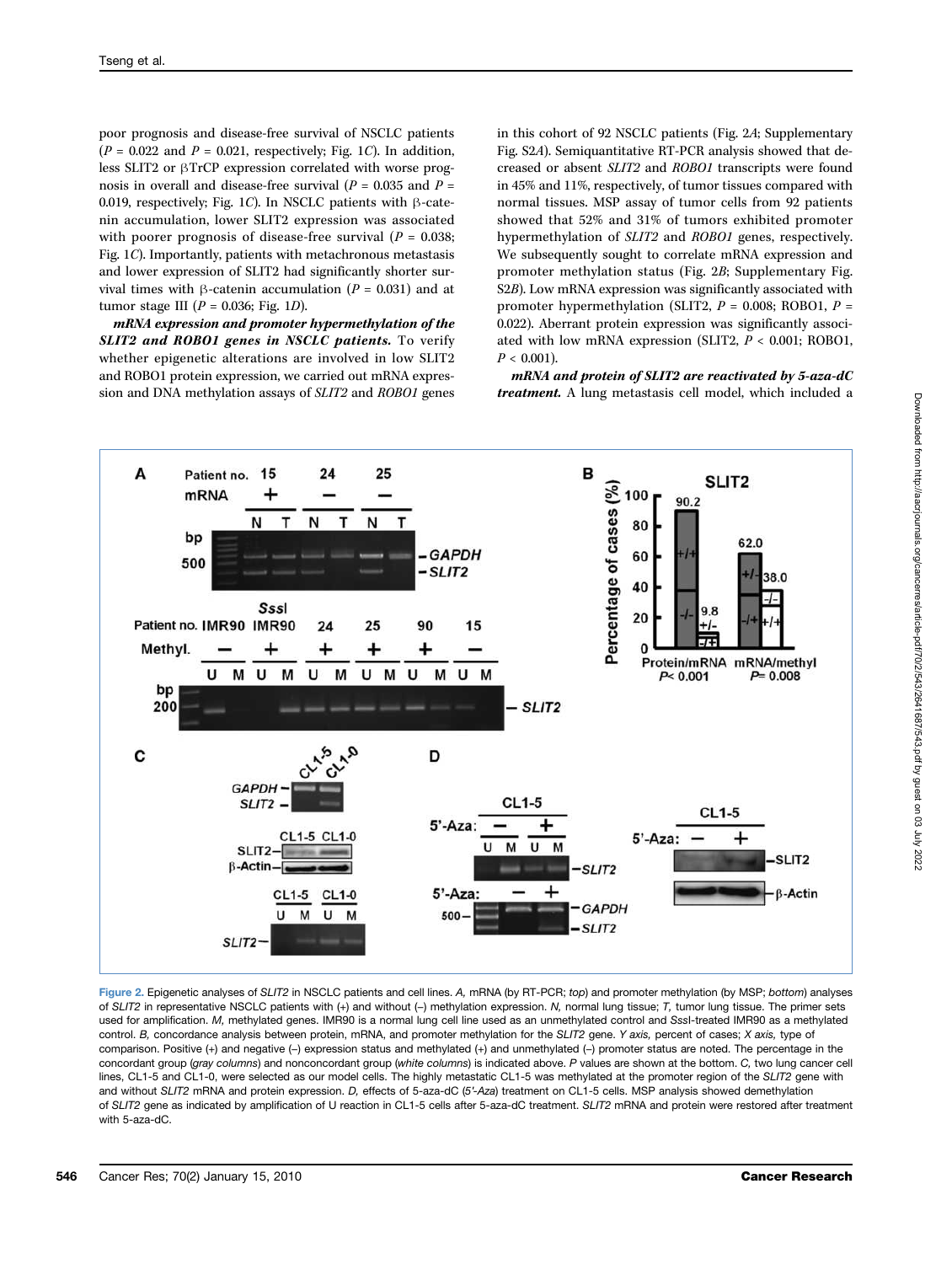

Figure 3. Reexpression of SLIT2 suppresses its relation to the E-cadherin/β-catenin pathway and the migration of CL1-5 lung cancer cells. A, high migration potential was seen in CL1-5 cells before 5-aza-dC treatment by Transwell migration assay. Left, migration ability decreased dramatically after treatment with 5-aza-dC; right, migration was inhibited in CL1-5 cells with the addition of purified SLIT2 protein (5 ng/mL) by Transwell migration assay. B, migration was inhibited in CL1-5 cells after adding conditioned medium (DMEM) from CL1-0 cells, but migration suppression was attenuated with the addition of medium from CL1-0 cells with SLIT2 knockdown construct (shRNA-SLIT2). The concentration of SLIT2 in the medium was measured by ELISA and is indicated below. C, left, wound-healing assay showed that ectopically expressed SLIT2 (pcDNA-SLIT2) suppressed cell migration; right, ectopic expression of SLIT2 in CL1-5 cells suppressed cell migration by Transwell assay. Photographic views of migration assay are shown. Relative migration was calculated in four independent experiments. D, Western blot for E-cadherin in CL1-5 cells treated with or without SLIT2 conditioned medium (CM; left) and ectopically expressed SLIT2 (pcDNA-SLIT2; middle). Right, immunoprecipitation assay using anti-E-cadherin antibody shows increased interaction of β-catenin and E-cadherin with 5-aza-dC treatment.

low-migration lung cancer cell line CL1-0 and its derivative cell line CL1-5 with a high motility (22), was used for the following experiments. CL1-5 cells showed a hypermethylated SLIT2 promoter and low expression of SLIT2 mRNA and protein, whereas the parental CL1-0 cells showed normal methylation and expression levels of SLIT2 (Fig. 2C).

To determine whether SLIT2 promoter methylation was the predominant mechanism causing loss of SLIT2 gene expression, the CL1-5 cells were treated with the demethylating agent 5-aza-dC. As shown in Fig. 2D, treatment with 5-aza-dC successfully demethylated the promoter region of SLIT2 gene and restored SLIT2 mRNA and protein expressions.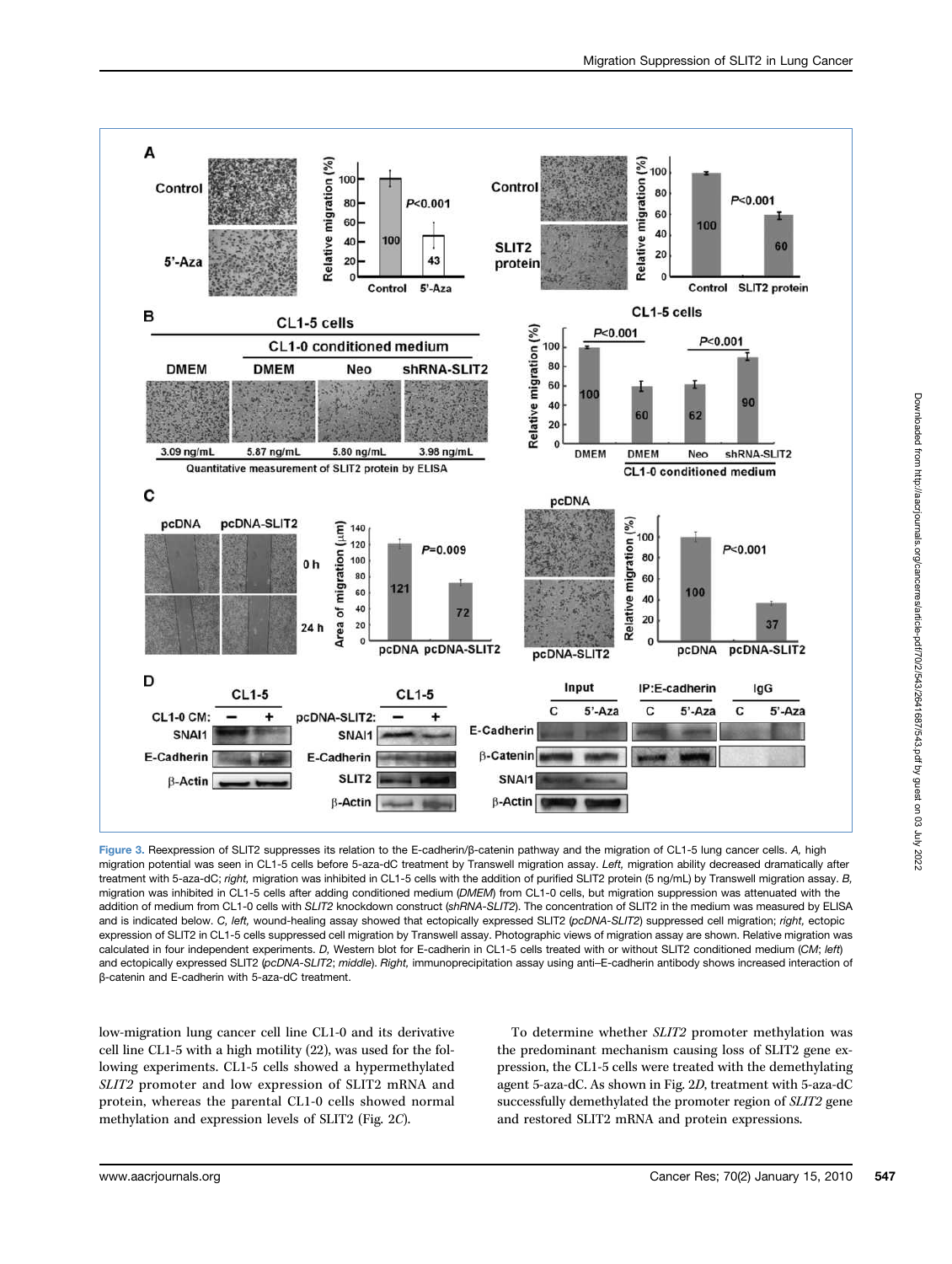Migration suppression of CL1-5 cells treated with 5-azadC, purified SLIT2 protein, conditioned medium from CL1-0 cells, or ectopically expressed SLIT2. To verify the role of SLIT2 reactivation in lung cancer migration, we performed Transwell migration experiments in CL1-5 cells with and without 5-aza-dC. We found a significant decrease in migration of CL1-5 cells with 5-aza-dC treatment compared with untreated control cells ( $P < 0.001$ ; Fig. 3A, left). Because SLIT2 is primarily a secreted glycoprotein, we sought to analyze the effect of purified SLIT2 protein or conditioned medium harvested from CL1-0 cells (which presumably contain SLIT2 protein) or CL1-5 cells by Transwell assay. The data showed that addition of purified SLIT2 protein (5 ng/mL) or CL1-0 conditioned medium (5.8 ng/mL) decreased the migration capacity of CL1-5 cells to 60% that of control cells (P < 0.001; Fig. 3A and B, right); this effect was not observed when conditioned medium from shRNA-SLIT2 knockdown CL1-0 cells was added (P < 0.001; Fig. 3B, right). In addition, ectopically expressed SLIT2 in CL1-5 cells resulted in a significant decrease in migration capacity compared with the empty vector control cells, as determined by wound-healing and Transwell assays ( $P = 0.009$  and  $P < 0.001$ , respectively; Fig. 3C).

Migration suppression of SLIT2 in relation to β-catenin/ E-cadherin pathway. The  $\beta$ -catenin/E-cadherin complex is one of the major regulators of EMT (18, 21). To validate the mechanism of SLIT2-mediated migration suppression, E-cadherin and SNAI1 expression was examined in CL1-5 cells with and without conditioned medium from CL1-0 cells and ectopically expressed SLIT2. Conditioned medium from CL1-0 with SLIT2 increased E-cadherin and decreased SNAI1 expression in CL1-5 cells (Fig. 3D, left). Similarly, ectopically expressed SLIT2 in CL1-5 cells resulted in enhanced E-cadherin expression and reduced SNAI1 expression compared with the empty vector control cells (Fig. 3D, middle). To examine the extent to which the β-catenin/E-cadherin complex was associated with SLIT2-mediated migration suppression, CL1-5 cells with and without 5-aza-dC were immunoprecipitated with E-cadherin antibody and then Western blotted for β-catenin and E-cadherin proteins. CL1-5 cells with 5-aza-dC showed both in-



Figure 4. Inverse correlation of SLIT2 expression and cell motility as seen using SLIT2 knockdown in CL1-0 lung cancer cells. A, SLIT2 mRNA (left) and protein (right) expression were decreased in CL1-0 cells with SLIT2 knockdown. Expression of the housekeeping genes GAPDH and β-actin was used as an internal control. B, left, wound-healing assay showed that shRNA-SLIT2-transfected cells invaded the wound 24 h later, but no apparent invasion occurred in the control cells; right, similarly, high migration potential was seen in the shRNA-SLIT2-transfected CL1-0 cells by Transwell migration assay. Histogram shows a significant increase in migration capacity in shRNA-SLIT2-transfected cells in four independent experiments. P value is as indicated. C, adhesion assay. Adhesion potential was seen in CL1-0 cells before transfecting with shRNA-SLIT2 construct by adhesion assay. Adhesion ability was reduced to 65% and 17% in CL1-0 cells with SLIT2 knockdown at 7 and 10 d after transfection, respectively, compared with neo vector controls.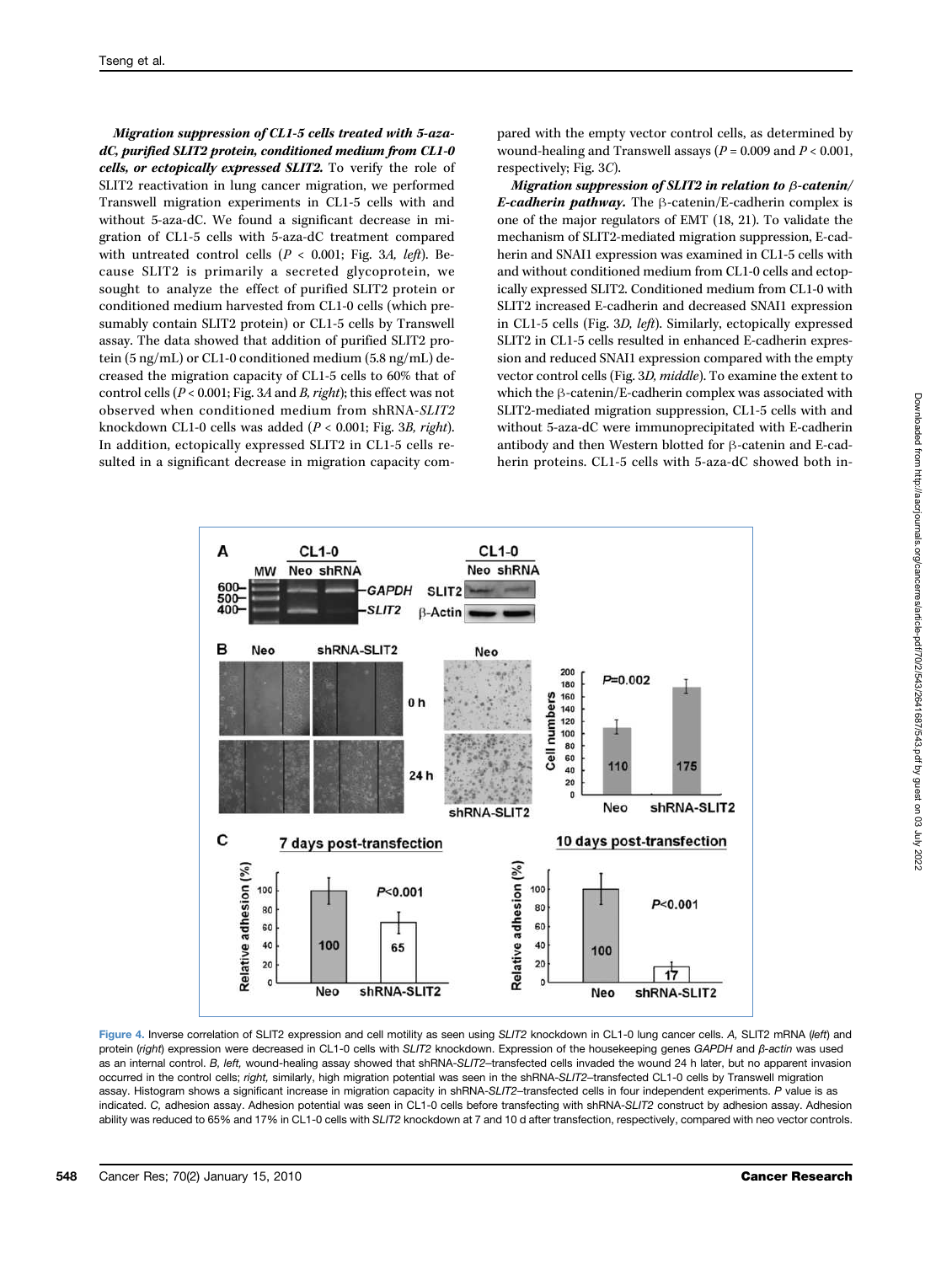

Figure 5. Activation of the AKT pathway in response to low SLIT2 expression coincides with increased cell motility and decreased cell adhesion. A, Western blots of SLIT2, AKT pathway proteins, SNAI1, E-cadherin, and β-catenin in SLIT2 and AKT knockdown CL1-0 cells compared with untreated CL1-0 cells. Left, nuclear β-catenin levels increased in cells with SLIT2 knockdown. Expression of the housekeeping gene β-actin was used as an internal control. Right, SLIT2 is upstream of AKT signaling, as confirmed by AKT knockdown. B, immunoprecipitation assay using the anti–β-cadherin antibody shows decreased interaction of β-catenin with E-cadherin in SLIT2 knockdown CL1-0 cells compared with control cells. C, model of inactive SLIT2 leading to increased metastasis in lung cancer cells. Low expression of SLIT2 may activate the AKT pathway and result in phosphorylation of GSK3β, an inactive form that triggers the βTrCP-mediated degradation of β-catenin and SNAI1 proteins. The accumulated β-catenin, perhaps in conjunction with low E-cadherin levels caused by SNAI1 transcriptional repression, is important in the loss of cell adhesion and increased metastatic potential in lung cancer patients.

creased β-catenin/E-cadherin association (Fig. 3D, right) and decreased cell migration (Fig. 3A).

Knockdown of SLIT2 increases cell motility in lung cancer cell line. To further confirm the reciprocal relationship between SLIT2 expression and cell motility in lung cancer, we used lentiviral vector–mediated shRNA technology to generate knockdown of the SLIT2 gene in the lung cancer cell line CL1-0. By RT-PCR and Western blot assays, SLIT2 knockdown CL1-0 cells showed lower SLIT2 mRNA and protein expression compared with neo vector control (Fig. 4A). Next, we tested for cell motility by wound-healing and Transwell assays. As shown in Fig. 4B, SLIT2 knockdown CL1-0 cells showed significantly greater migration capacity compared with untreated CL1-0 cells. In addition, we studied the effect of SLIT2 knockdown on adhesive property. Adhesion was reduced to 65% in CL1-0 cells at 7 days after transfection ( $P <$ 0.001), and to 17% at 10 days after transfection in the SLIT2 knockdown construct ( $P < 0.001$ ), compared with neo vector controls (Fig. 4C).

Knockdown of SLIT2 alters β-catenin/E-cadherin levels by AKT/GSK3β/βTrCP signaling in lung cancer cell line. To examine the relationship between SLIT2 and β-catenin/ E-cadherin protein levels and their correlation with the AKT pathway in lung cancer cells, SLIT2 and AKT knockdown

CL1-0 cells were examined for SLIT2, β-catenin, E-cadherin, and AKT signaling protein expression. Western blot analysis showed that shRNA-SLIT2 knockdown was accompanied by a low level of E-cadherin and high levels of SNAI1 and β-catenin expression in CL1-0 cells. In addition, β-catenin expression dramatically increased in the nuclear fraction. We further evaluated the expression of AKT/GSK3β/βTrCP destruction signal proteins in SLIT2 knockdown CL1-0 cells. Phospho-AKT and phospho-GSK3β increased and βTrCP decreased (Fig. 5A, left gel). Conversely, AKT knockout induced E-cadherin expression and decreased expression levels of SNAI1, phospho-GSK3β, and β-catenin in CL1-0 cells. However, SLIT2 expression was similar in AKT knockdown and control CL1-0 cells, suggesting that SLIT2 operates upstream of AKT signaling (Fig. 5A, right gel).

To test whether the association between β-catenin and Ecadherin is mediated by SLIT2, immunoprecipitation with βcatenin antibody and then Western blotting with β-catenin and E-cadherin were performed for SLIT2 knockdown CL1-0 cells and vector control cells. The data indicated that SLIT2 knockdown decreased the interaction of β-catenin and Ecadherin (Fig. 5B), confirming that loss of SLIT2 can increase cell migration and decrease β-catenin/E-cadherin complex formation.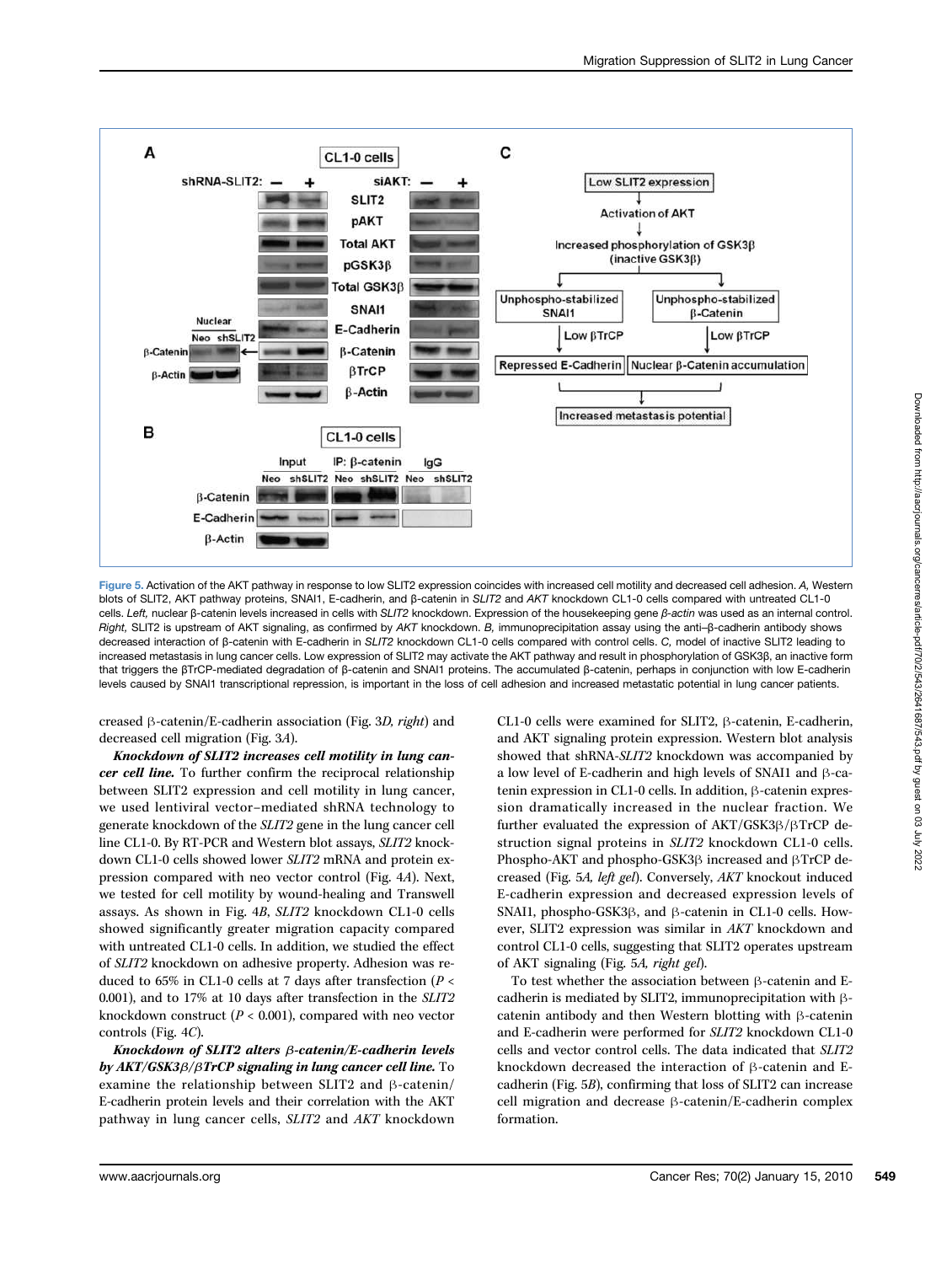## **Discussion**

In the present study, we provide the first compelling evidence that SLIT2 is a suppressor of NSCLC progression. The SLIT2/ROBO1 pathway is important in controlling NSCLC cell migration by its coordinated regulation of β-catenin and E-cadherin levels in the AKT/GSK3β/βTrCP pathway. Low expression of SLIT2 correlates with β-catenin accumulation, low level of E-cadherin, late-stage disease, and poor survival, suggesting that SLIT2 can serve as a prognostic biomarker of NSCLC metastasis.

Previous studies have indicated that SLIT2 may be a tumor suppressor gene, but its antimigration property has not yet been reported in human lung cancers. Our clinical data show for the first time that loss of SLIT2 correlates with stage progression and predicted postoperative cancer recurrence in NSCLC patients (Fig. 1). In addition, cell motility was reduced with reactivated SLIT2 expression and growth in SLIT2-containing medium and ectopically expressed SLIT2, but SLIT2 knockdown increased cell motility in a lung cancer cell model (Figs. 2–4). Consistent with our data, low expression of SLIT2 gene has been found in invasive cervical cancer (16) and esophageal squamous cell carcinomas (23). SLIT2 expression inhibits invasion of medulloblastoma cells (11) and migration of breast cancer cells (12). Recently, Kim and colleagues (23) showed that, in nude mice, SLIT2-transfected fibrosarcoma HT1080 cells formed significantly fewer pulmonary metastatic nodules than either parental or control vector–transfected cells. These data add support to our clinical and cellular model data, indicating that SLIT2 suppresses the migration of tumor cells in vivo.

β-Catenin is important in E-cadherin–mediated cell-cell adhesion (24). Therefore, we examined the expression of Ecadherin in highly metastatic CL1-5 lung cancer cells treated or not with conditioned medium from low-metastasis CL1-0 cells with SLIT2 expression or ectopically expressed SLIT2. Indeed, our data showed that conditioned medium from CL1-0 cells with SLIT2 and ectopically expressed SLIT2 increased E-cadherin expression in CL1-5 cells and decreased motility. In addition, E-cadherin enhanced the association with β-catenin in SLIT2 reactivated with 5-aza-dC (Fig. 3). Conversely, SLIT2 knockdown decreased β-catenin/E-cadherin association and increased cell motility (Fig. 5). Together, our results indicated that the β-catenin/E-cadherin complex, the major regulator of EMT, is involved in SLIT2 mediated migration suppression.

Overexpression of SLIT2 was associated with decreased βcatenin expression resulting from the increased AKT/ GSK3β/βTrCP signal in a lung cancer cell line, confirming the data from the breast cancer cell line (12). We further examined SLIT2 and AKT knockdown in low-motility CL1-0 cells with SLIT2 and AKT expression. Loss of SLIT2 expression increased cell migration and reduced cell adhesion in CL1-0 cells. In shRNA-SLIT2 knockout CL1-0 cells, we found high levels of β-catenin, SNAI1, phospho-AKT, and phospho-GSK3β and low levels of βTrCP and E-cadherin. In addition, SLIT2 expression was similar in AKT knockdown and neo vector control CL1-0 cells, confirming that low levels of SLIT2

enhanced the AKT pathway to inactivate GSK3β for β-catenin and SNAI1 degradation in a lung cancer model (Fig. 5). Our data provide the first evidence that SLIT2 regulates Ecadherin expression through GSK3β and SNAI1. SNAI1 has been shown, in concert with β-catenin accumulation, to prompt EMT by repressing E-cadherin expression (21). Accumulated stable β-catenin in the cytoplasm translocates into the nucleus and then activates expression of target genes such as MMP7 that regulate cell migration (25, 26). In addition, reduced expression of E-cadherin disrupts the β-catenin/E-cadherin complex and results in decreased cell adhesion, differentiation, and metastasis (27). Finally, low βTrCP expression may result from the low levels of its substrates (28), such as phospho–β-catenin and SNAI1, in SLIT2 knockdown cells. Our previous study showed that knockdown of the βTrCP gene increases β-catenin expression in lung cancer cells (29). Relevantly, He and colleagues (30) found that knockdown of βTrCP accelerates cell invasion of lung cancer cells.

Regulation of cell growth and apoptosis has been suggested as the mechanism of SLIT2-mediated suppression of tumor growth (14, 15). To examine the effect of SLIT2 on cell growth in our lung cancer model, cell counting assay was performed on cells treated with 5-aza-dC, those with SLIT2 overexpression, and SLIT2 knockdown. No significant difference was observed between the manipulated lung cancer cells and control cells (Supplementary Fig. S3A). In addition, we found no apparent induction of apoptosis and no change in cell cycle distribution between CL1-5 cells with or without 5-aza-dC, SLIT2 knockdown CL1-0 cells, and control cells by terminal deoxynucleotidyl transferase–mediated dUTP nick end labeling assay and flow cytometry (Supplementary Fig. S3B and C). Consistent with our data, Kim and colleagues (23) found no significant difference in cell growth between the anchoragedependent parental and SLIT2-transfected fibrosarcoma and squamous cell carcinoma. Their experiments did not show a significant difference in apoptosis between SLIT2-transfected and control cells in culture. However, apoptosis regulation has been suggested as a SLIT2-mediated effect on colorectal tumor cells (15). We speculate that the effect of SLIT2 may differ by cell type.

Our clinical and cell model findings reveal a new mechanism resulting from activation of the AKT/GSK3β/βTrCP pathway in response to low SLIT2 expression in NSCLC: β-catenin accumulation and E-cadherin reduction (Fig. 5C). The causal role of SLIT2 and AKT downstream signaling was confirmed by SLIT2 and AKT knockdown approaches. These findings provide a new dimension to our understanding of SLIT2-mediated tumor migration and also open up a new line of potential cancer therapeutics to attenuate lung cancer metastasis. Targeting SLIT2 activity in tumor cells is an attractive goal in cancer therapy because SLIT2 is a secreted glycoprotein that may be lost in highly metastatic cancer cells. Transducible peptides, such as SLIT2 peptide, represent a promising new technology for efficient delivery of designer therapeutic molecules into cells. The rare alteration of the SLIT2 receptor ROBO1 in lung cancer increases the potential effectiveness of SLIT2 peptide therapy. In addition, methylation of SLIT2 promoter results in increased